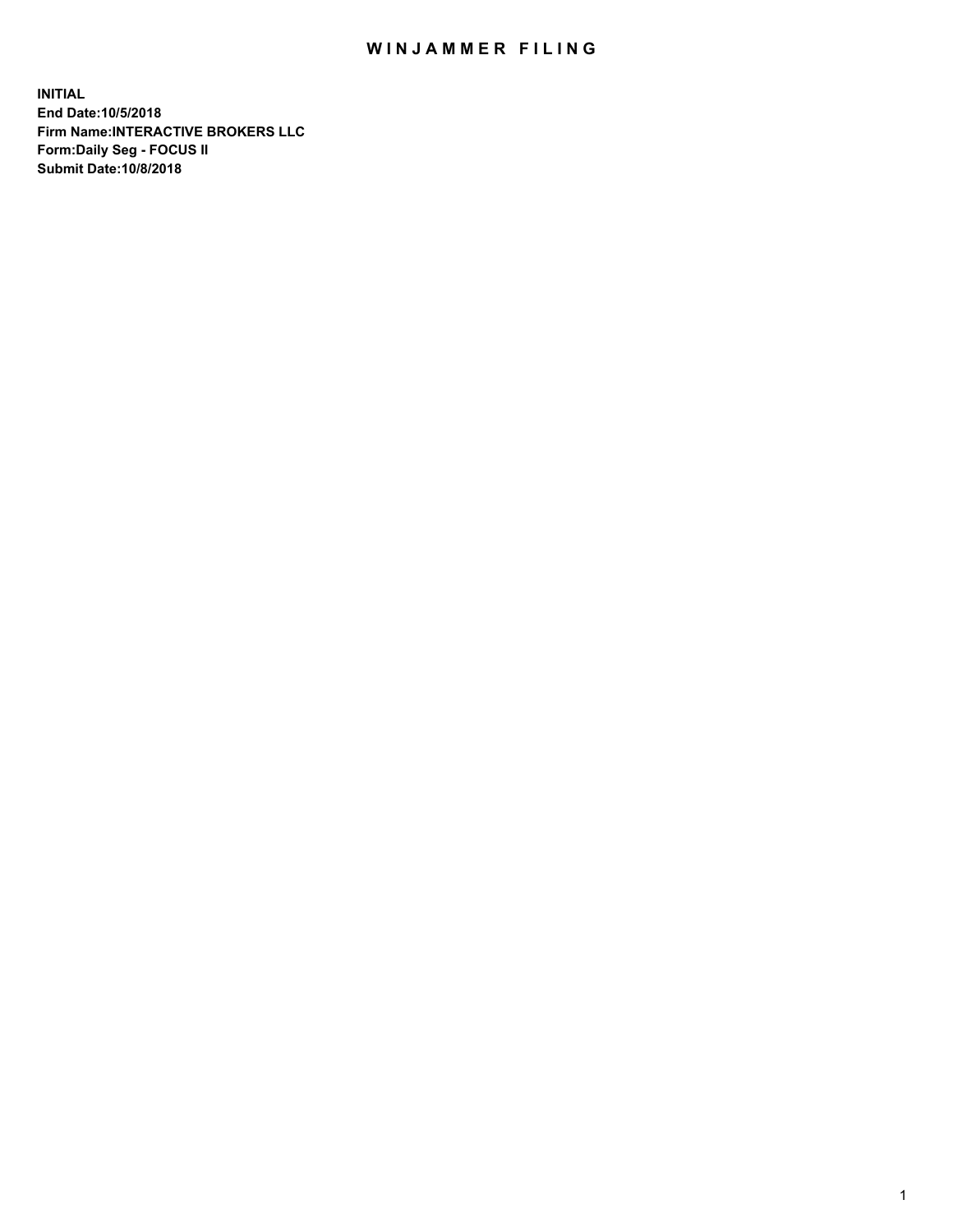**INITIAL End Date:10/5/2018 Firm Name:INTERACTIVE BROKERS LLC Form:Daily Seg - FOCUS II Submit Date:10/8/2018 Daily Segregation - Cover Page**

| Name of Company                                                                                                                                                                                                                                                                                                                | <b>INTERACTIVE BROKERS LLC</b>                                                                  |
|--------------------------------------------------------------------------------------------------------------------------------------------------------------------------------------------------------------------------------------------------------------------------------------------------------------------------------|-------------------------------------------------------------------------------------------------|
| <b>Contact Name</b>                                                                                                                                                                                                                                                                                                            | James Menicucci                                                                                 |
| <b>Contact Phone Number</b>                                                                                                                                                                                                                                                                                                    | 203-618-8085                                                                                    |
| <b>Contact Email Address</b>                                                                                                                                                                                                                                                                                                   | jmenicucci@interactivebrokers.c<br>om                                                           |
| FCM's Customer Segregated Funds Residual Interest Target (choose one):<br>a. Minimum dollar amount: ; or<br>b. Minimum percentage of customer segregated funds required:% ; or<br>c. Dollar amount range between: and; or<br>d. Percentage range of customer segregated funds required between:% and%.                         | $\overline{\mathbf{0}}$<br>$\overline{\mathbf{0}}$<br>155,000,000 245,000,000<br>0 <sub>0</sub> |
| FCM's Customer Secured Amount Funds Residual Interest Target (choose one):<br>a. Minimum dollar amount: ; or<br>b. Minimum percentage of customer secured funds required:% ; or<br>c. Dollar amount range between: and; or<br>d. Percentage range of customer secured funds required between:% and%.                           | $\overline{\mathbf{0}}$<br>0<br>80,000,000 120,000,000<br>0 <sub>0</sub>                        |
| FCM's Cleared Swaps Customer Collateral Residual Interest Target (choose one):<br>a. Minimum dollar amount: ; or<br>b. Minimum percentage of cleared swaps customer collateral required:% ; or<br>c. Dollar amount range between: and; or<br>d. Percentage range of cleared swaps customer collateral required between:% and%. | $\overline{\mathbf{0}}$<br><u>0</u><br>$\underline{0}$ $\underline{0}$<br>00                    |

Attach supporting documents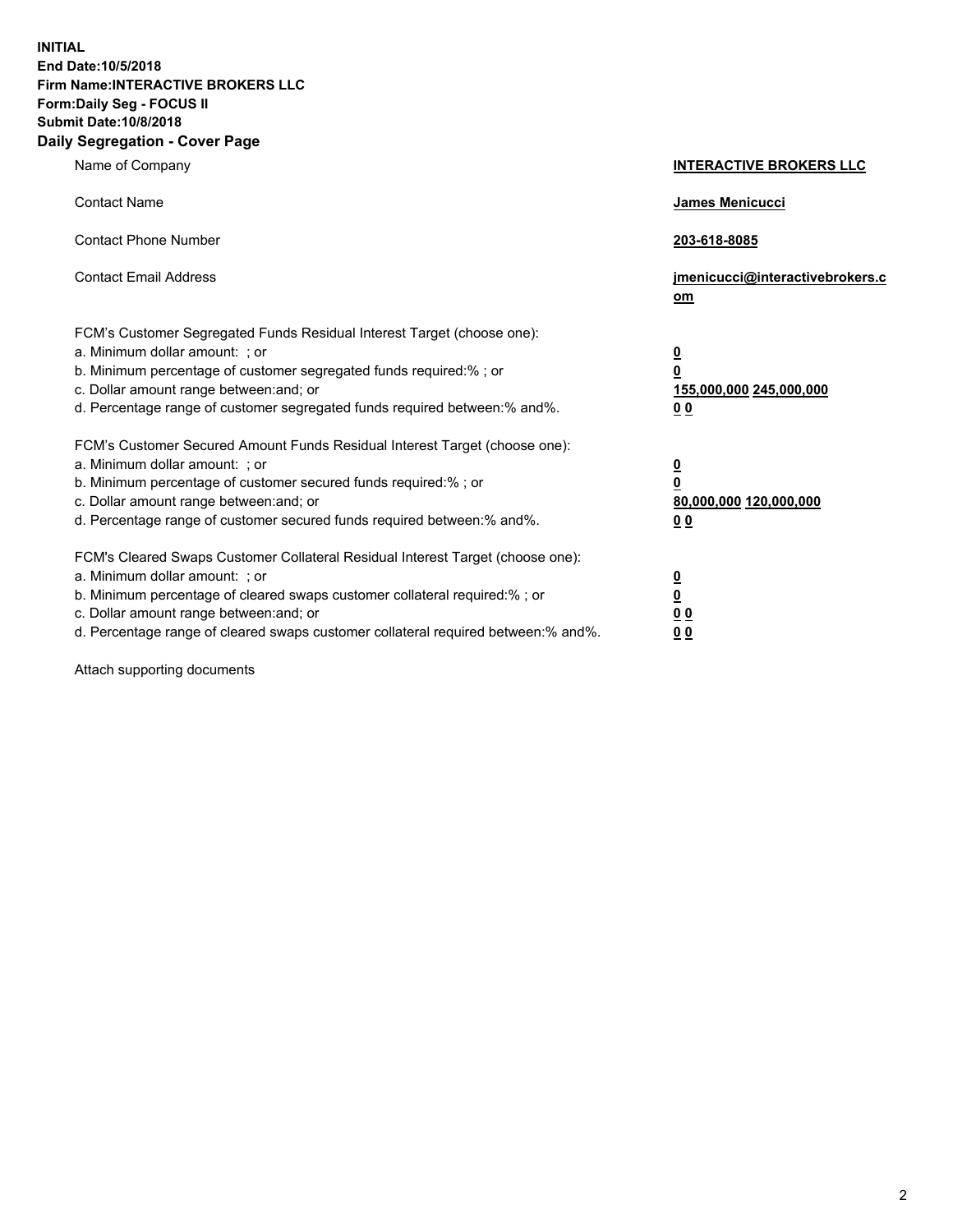## **INITIAL End Date:10/5/2018 Firm Name:INTERACTIVE BROKERS LLC Form:Daily Seg - FOCUS II Submit Date:10/8/2018 Daily Segregation - Secured Amounts**

|     | Daily Segregation - Secured Amounts                                                               |                                   |
|-----|---------------------------------------------------------------------------------------------------|-----------------------------------|
|     | Foreign Futures and Foreign Options Secured Amounts                                               |                                   |
|     | Amount required to be set aside pursuant to law, rule or regulation of a foreign                  | $Q$ [7305]                        |
|     | government or a rule of a self-regulatory organization authorized thereunder                      |                                   |
| 1.  | Net ledger balance - Foreign Futures and Foreign Option Trading - All Customers                   |                                   |
|     | A. Cash                                                                                           | 439,951,091 [7315]                |
|     | B. Securities (at market)                                                                         | 0 [7317]                          |
| 2.  | Net unrealized profit (loss) in open futures contracts traded on a foreign board of trade         | 10,967,961 [7325]                 |
| 3.  | Exchange traded options                                                                           |                                   |
|     | a. Market value of open option contracts purchased on a foreign board of trade                    | 306,646 [7335]                    |
|     | b. Market value of open contracts granted (sold) on a foreign board of trade                      | -53,716 [7337]                    |
| 4.  | Net equity (deficit) (add lines 1. 2. and 3.)                                                     | 451,171,982 [7345]                |
| 5.  | Account liquidating to a deficit and account with a debit balances - gross amount                 | 12,345 [7351]                     |
|     | Less: amount offset by customer owned securities                                                  | 0 [7352] 12,345 [7354]            |
| 6.  | Amount required to be set aside as the secured amount - Net Liquidating Equity                    | 451, 184, 327 [7355]              |
|     | Method (add lines 4 and 5)                                                                        |                                   |
| 7.  | Greater of amount required to be set aside pursuant to foreign jurisdiction (above) or line<br>6. | 451, 184, 327 [7360]              |
|     | FUNDS DEPOSITED IN SEPARATE REGULATION 30.7 ACCOUNTS                                              |                                   |
| 1.  | Cash in banks                                                                                     |                                   |
|     | A. Banks located in the United States                                                             | 60,205,129 [7500]                 |
|     | B. Other banks qualified under Regulation 30.7                                                    | 0 [7520] 60,205,129 [7530]        |
| 2.  | Securities                                                                                        |                                   |
|     | A. In safekeeping with banks located in the United States                                         | 397,703,868 [7540]                |
|     | B. In safekeeping with other banks qualified under Regulation 30.7                                | 0 [7560] 397,703,868 [7570]       |
| 3.  | Equities with registered futures commission merchants                                             |                                   |
|     | A. Cash                                                                                           | $0$ [7580]                        |
|     | <b>B.</b> Securities                                                                              | $0$ [7590]                        |
|     | C. Unrealized gain (loss) on open futures contracts                                               | $0$ [7600]                        |
|     | D. Value of long option contracts                                                                 | $0$ [7610]                        |
|     | E. Value of short option contracts                                                                | 0 [7615] 0 [7620]                 |
| 4.  | Amounts held by clearing organizations of foreign boards of trade                                 |                                   |
|     | A. Cash                                                                                           | $Q$ [7640]                        |
|     | <b>B.</b> Securities                                                                              | $0$ [7650]                        |
|     | C. Amount due to (from) clearing organization - daily variation                                   | $0$ [7660]                        |
|     | D. Value of long option contracts                                                                 | $0$ [7670]                        |
|     | E. Value of short option contracts                                                                | 0 [7675] 0 [7680]                 |
| 5.  | Amounts held by members of foreign boards of trade                                                |                                   |
|     | A. Cash                                                                                           | 102,799,306 [7700]                |
|     | <b>B.</b> Securities                                                                              | $0$ [7710]                        |
|     | C. Unrealized gain (loss) on open futures contracts                                               | 10,741,127 [7720]                 |
|     | D. Value of long option contracts                                                                 | 306,646 [7730]                    |
|     | E. Value of short option contracts                                                                | -53,716 [7735] 113,793,363 [7740] |
| 6.  | Amounts with other depositories designated by a foreign board of trade                            | 0 [7760]                          |
| 7.  | Segregated funds on hand                                                                          | $0$ [7765]                        |
| 8.  | Total funds in separate section 30.7 accounts                                                     | 571,702,360 [7770]                |
| 9.  | Excess (deficiency) Set Aside for Secured Amount (subtract line 7 Secured Statement               | 120,518,033 [7380]                |
|     | Page 1 from Line 8)                                                                               |                                   |
| 10. | Management Target Amount for Excess funds in separate section 30.7 accounts                       | 80,000,000 [7780]                 |
| 11. | Excess (deficiency) funds in separate 30.7 accounts over (under) Management Target                | 40,518,033 [7785]                 |
|     |                                                                                                   |                                   |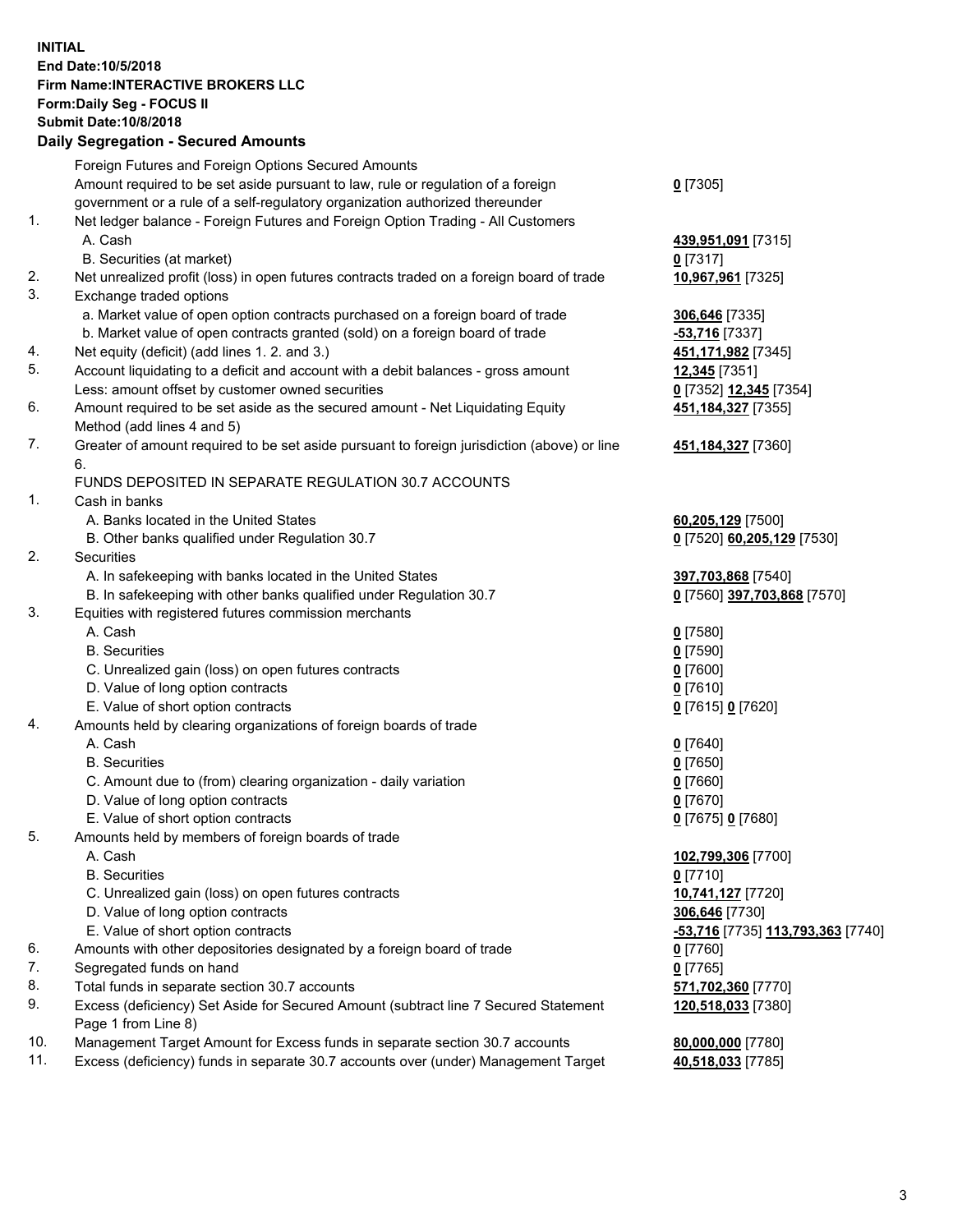**INITIAL End Date:10/5/2018 Firm Name:INTERACTIVE BROKERS LLC Form:Daily Seg - FOCUS II Submit Date:10/8/2018 Daily Segregation - Segregation Statement** SEGREGATION REQUIREMENTS(Section 4d(2) of the CEAct) 1. Net ledger balance A. Cash **4,125,940,801** [7010] B. Securities (at market) **0** [7020] 2. Net unrealized profit (loss) in open futures contracts traded on a contract market **49,799,526** [7030] 3. Exchange traded options A. Add market value of open option contracts purchased on a contract market **348,249,060** [7032] B. Deduct market value of open option contracts granted (sold) on a contract market **-383,144,931** [7033] 4. Net equity (deficit) (add lines 1, 2 and 3) **4,140,844,456** [7040] 5. Accounts liquidating to a deficit and accounts with debit balances - gross amount **163,501** [7045] Less: amount offset by customer securities **0** [7047] **163,501** [7050] 6. Amount required to be segregated (add lines 4 and 5) **4,141,007,957** [7060] FUNDS IN SEGREGATED ACCOUNTS 7. Deposited in segregated funds bank accounts A. Cash **811,943,449** [7070] B. Securities representing investments of customers' funds (at market) **2,259,993,130** [7080] C. Securities held for particular customers or option customers in lieu of cash (at market) **0** [7090] 8. Margins on deposit with derivatives clearing organizations of contract markets A. Cash **7,613,736** [7100] B. Securities representing investments of customers' funds (at market) **1,286,438,245** [7110] C. Securities held for particular customers or option customers in lieu of cash (at market) **0** [7120] 9. Net settlement from (to) derivatives clearing organizations of contract markets **12,413,451** [7130] 10. Exchange traded options A. Value of open long option contracts **348,220,321** [7132] B. Value of open short option contracts **-383,126,140** [7133] 11. Net equities with other FCMs A. Net liquidating equity **0** [7140] B. Securities representing investments of customers' funds (at market) **0** [7160] C. Securities held for particular customers or option customers in lieu of cash (at market) **0** [7170] 12. Segregated funds on hand **0** [7150] 13. Total amount in segregation (add lines 7 through 12) **4,343,496,192** [7180] 14. Excess (deficiency) funds in segregation (subtract line 6 from line 13) **202,488,235** [7190] 15. Management Target Amount for Excess funds in segregation **155,000,000** [7194] 16. Excess (deficiency) funds in segregation over (under) Management Target Amount **47,488,235** [7198]

Excess